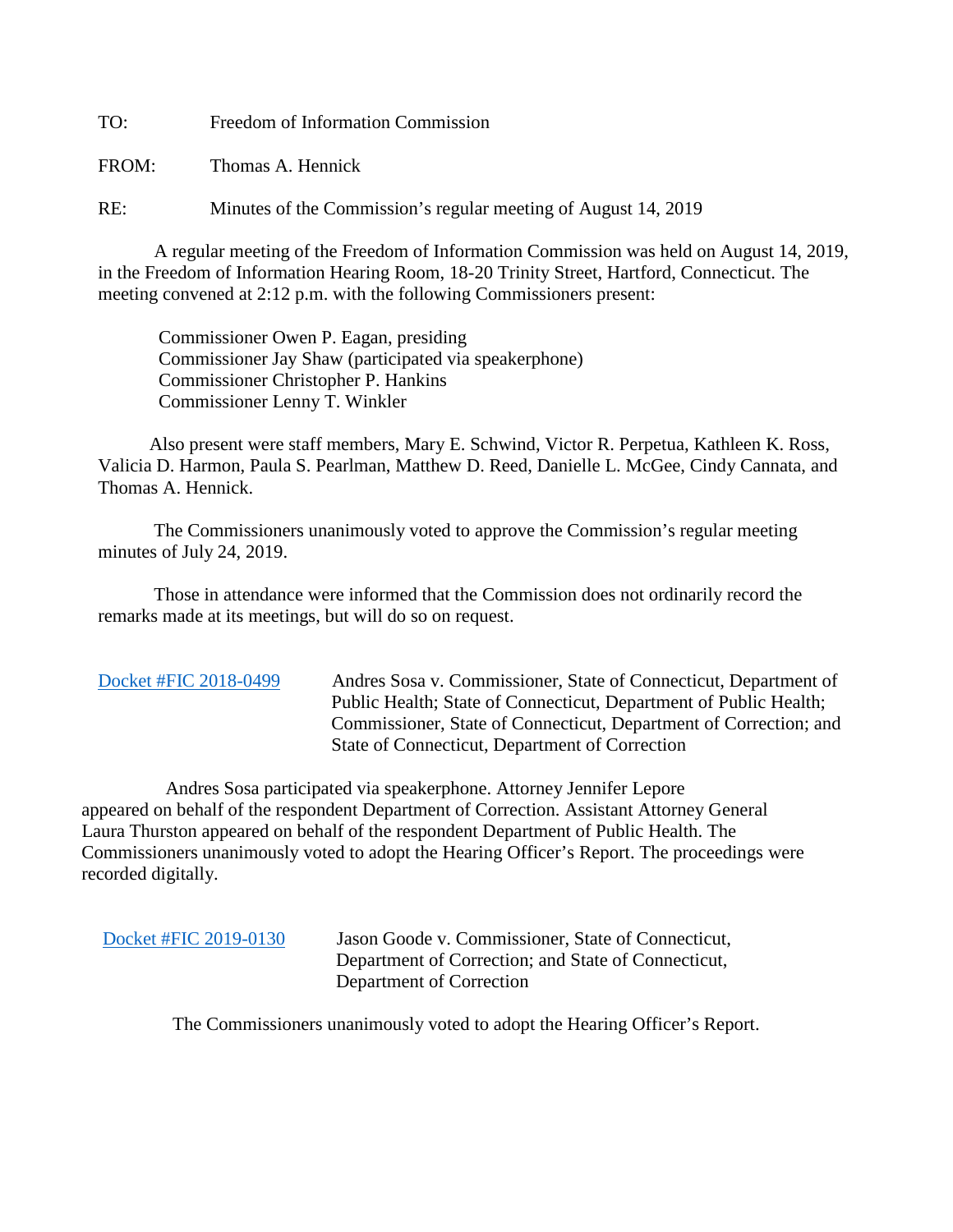Minutes, Regular Meeting, August 14, 2019 Page 2

[Docket #FIC 2019-0184](https://portal.ct.gov/-/media/FOI/Minutes/2019/Aug14/2019-0184) Jason Goode v. Attorney General, State of Connecticut, Office of the Attorney General; and State of Connecticut, Office of the Attorney General

The Commissioners unanimously voted to adopt the Hearing Officer's Report.

| Docket #FIC 2019-0231 | Noah Snyder v. Rollin Cook, Commissioner, State of  |
|-----------------------|-----------------------------------------------------|
|                       | Connecticut, Department of Correction; and State of |
|                       | Connecticut, Department of Correction               |

The matter was removed from the agenda.

 [Docket #FIC 2015-127](https://portal.ct.gov/-/media/FOI/Minutes/2019/Aug14/2015-127) Michael Aronow v. Freedom of Information Officer, State of Connecticut, University of Connecticut Health Center; and State of Connecticut, University of Connecticut Health **Center** 

 Assistant Attorney General Jeffrey Blumenthal appeared on behalf of the respondents. The Commissioners unanimously voted to grant intervenor status to Attorney Natalia Millan on behalf of Dr. Jay Lieberman for the purpose of presenting legal argument. The Commissioners unanimously voted to adopt the Hearing Officer's Report.

| Docket #FIC 2018-0515 | James Torlai v. Joseph McNeil, Chief, Police Department,<br>Town of Stratford; Police Department, Town of Stratford;<br>and Town of Stratford                                                                                                       |
|-----------------------|-----------------------------------------------------------------------------------------------------------------------------------------------------------------------------------------------------------------------------------------------------|
|                       | The Commissioners unanimously voted to adopt the Hearing Officer's Report.                                                                                                                                                                          |
| Docket #FIC 2018-0560 | Ethan Book v. Christopher Rosario, Member, Connecticut<br>General Assembly; and Connecticut General Assembly                                                                                                                                        |
|                       | Ethan Book appeared on his own behalf. Assistant Attorney General Alma Rose<br>Nunley appeared on behalf of the respondents. The Commissioners unanimously voted to adopt<br>the Hearing Officer's Report. The proceedings were recorded digitally. |

[Docket #FIC 2018-0649](https://portal.ct.gov/-/media/FOI/Minutes/2019/Aug14/2018-0649) Ethan Book v. Mayor, City of Shelton; and City of Shelton

 Ethan Book appeared on his own behalf. The Commissioners unanimously voted to adopt the Hearing Officer's Report. The proceedings were recorded digitally.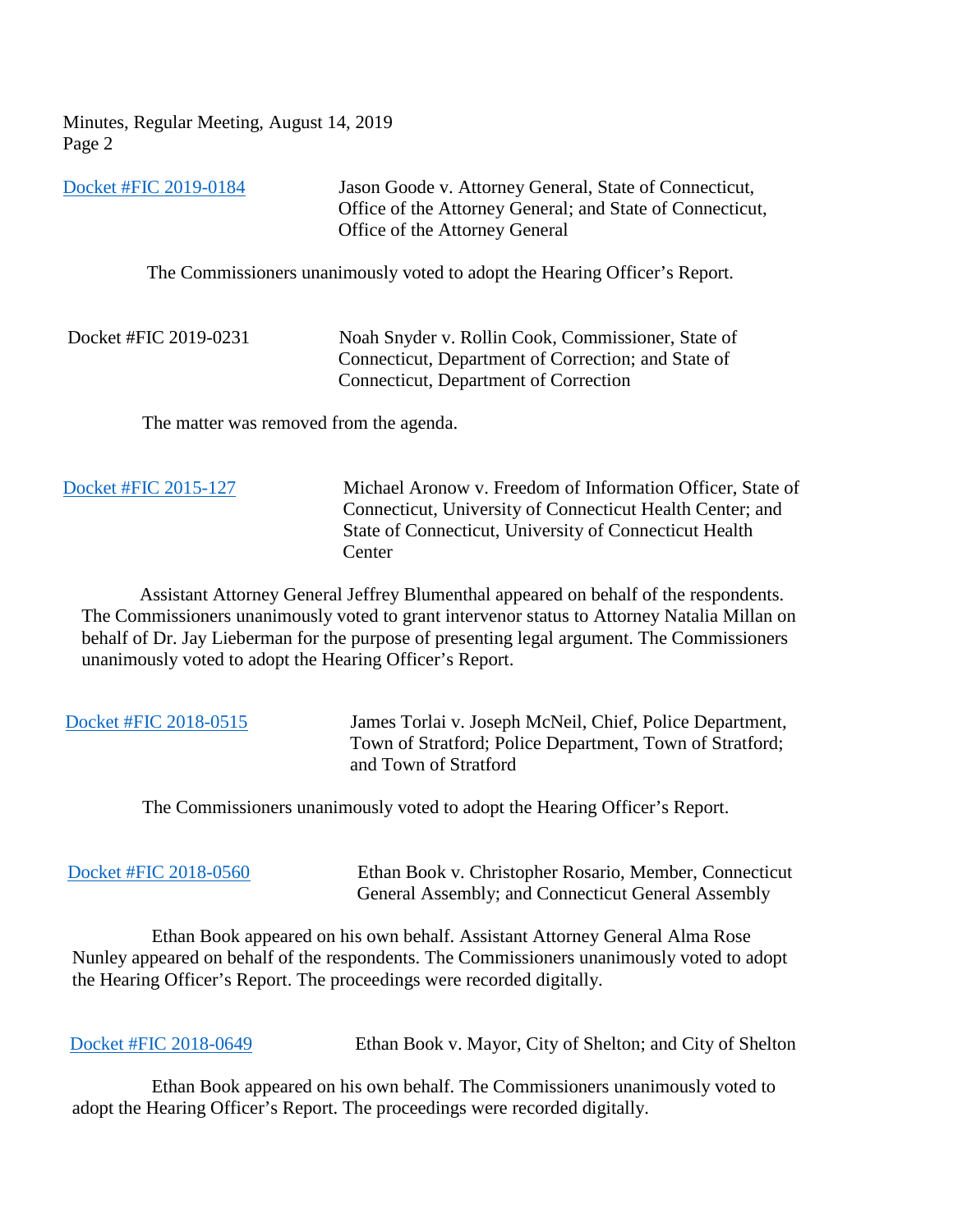Regular Meeting, August 14, 2019 Page 3

| Docket #FIC 2018-0584                            | Cristina Orsi-Lirot v. First Selectman, Town of Darien;<br>and Town of Darien                                                                                                                                                                      |
|--------------------------------------------------|----------------------------------------------------------------------------------------------------------------------------------------------------------------------------------------------------------------------------------------------------|
|                                                  | The Commissioners unanimously voted to adopt the Hearing Officer's Report.                                                                                                                                                                         |
| Docket #FIC 2018-0599                            | Daniel Oliverio v. Director of Administrative Services,<br>Town of Stonington; and Town of Stonington                                                                                                                                              |
|                                                  | Attorney Kristi Kelly appeared on behalf of the complainant. Attorney Brian Estep<br>appeared on behalf of the respondents. The Commissioners unanimously voted to adopt the<br>Hearing Officer's Report. The proceedings were recorded digitally. |
| Docket #FIC 2018-0646                            | Katherine Camara v. Town Manager, Town of<br>Watertown; and Town of Watertown                                                                                                                                                                      |
| Report. The proceedings were recorded digitally. | Katherine Camara appeared on her own behalf. Attorney Paul Jessup appeared on<br>behalf of the respondents. The Commissioners unanimously voted to adopt the Hearing Officer's                                                                     |
| Docket #FIC 2018-0655                            | James Barrett and Blue Bird Prestige, Inc. v.<br>Chairman, Inland Wetlands Commission, Town of<br>Stratford; Inland Wetlands Commission, Town of<br>Stratford; and Town of Stratford                                                               |
|                                                  | The Commissioners unanimously voted to adopt the Hearing Officer's Report.                                                                                                                                                                         |
| Docket #FIC 2018-0656                            | Joseph Regensburger v. Chairman, Inland Wetlands<br>Commission, Town of Stratford; Inland Wetlands<br>Commission, Town of Stratford; and Town of<br>Stratford                                                                                      |
|                                                  | The Commissioners unanimously voted to adopt the Hearing Officer's Report.                                                                                                                                                                         |
| Docket #FIC 2019-0186                            | Joel Skilton v. Chairman, Pension Commission,<br>Town of Morris; and Pension Commission, Town of<br>Morris                                                                                                                                         |

The Commissioners unanimously voted to adopt the Hearing Officer's Report.